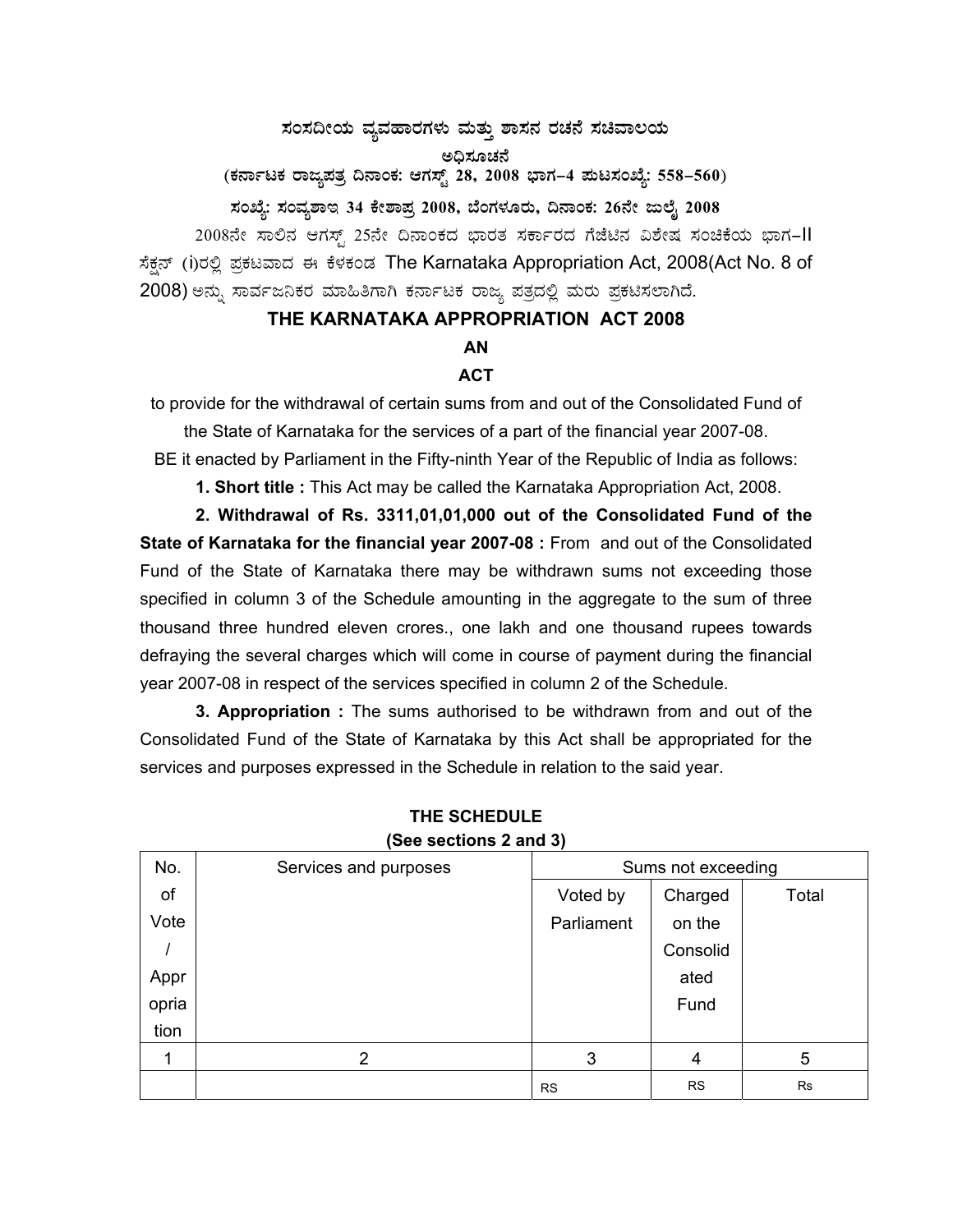| 1              | Agriculture and HorticultureRevenue        | 232,28,52,000 | .                    | 232,28,52,000   |
|----------------|--------------------------------------------|---------------|----------------------|-----------------|
|                | Capital                                    | 7,60,00,000   | $\cdots$             | 7,60,00,000     |
| $\overline{2}$ | Animal Husbandry and FisheriesRevenue      | 13,74,65,000  | .                    | 13,74,65,000    |
| 3              |                                            | 3,53,00,000   | $\sim$ $\sim$ $\sim$ | 3,53,00,000     |
| 4              | Department of Personnel and Administrative |               |                      |                 |
|                |                                            | 7,70,21,000   | 2,22,50,000          | 9,92,71,000     |
| 5              | Home and Transport  Revenue                | 75,90,00,000  | $\cdots$             | 75,90,00,000    |
| 6              | Rural Development and Panchayath Raj       |               |                      |                 |
|                | Revenue                                    | 84,74,81,000  | .                    | 84,74,81,000    |
|                | Capital                                    | 47,28,00,000  | .                    | 47,28,00,000    |
| 7              | Forest, Ecology and Environment            |               |                      |                 |
|                | Revenue                                    | 9,77,02,000   | .                    | 9,77,02,000     |
|                | Capital                                    | 4,00,00,000   | .                    | 4,00,00,000     |
| 8              |                                            | 288,11,55,000 | .                    | 288,11,55,000   |
|                | Capital                                    | 4,68,57,000   | $\cdots$             | 4,68,57,000     |
| 9              |                                            | 63,24,94,000  | .                    | 63,24,94,000    |
|                | Capital                                    | 36,25,00,000  | $\ldots$             | 36,25,00,000    |
| 10             | Women and Child Development<br>Revenue     | 2,48,70,000   | $\cdots$             | 2,48,70,000     |
| 11             | Information, Tourism and Youth Services    |               |                      |                 |
|                | Revenue                                    | 11,84,53,000  | $\cdots$             | 11,84,53,000    |
|                | Capital                                    | 4,73,36,000   | .                    | 4,73,36,000     |
| 12             | Food and Civil SuppliesRevenue             | 53,57,67,000  | .                    | 53,57,67,000    |
|                | Capital                                    | 1,62,93,000   | $\ldots$             | 1,62,93,000     |
| 13             |                                            | 52,69,93,000  | 2,32,27,000          | 55,02,20,000    |
| 14             | Information Technology  Revenue            | 1,08,58,000   | .                    | 1,08,58,000     |
| 15             |                                            | 15,74,18,000  | $\cdots$             | 15,74,18,000    |
|                | Capital                                    | 150,00,00,000 | .                    | 150,00,00,000   |
| 16             |                                            | 151,91,32,000 | .                    | 151,91,32,000   |
|                | Capital                                    | 3,50,00,000   | .                    | 3,50,00,000     |
| 17             | Commerce and Industries Revenue            | 42,10,75,000  | .                    | 42, 10, 75, 000 |
|                | Capital                                    | 91,58,40,000  | .                    | 91,58,40,000    |
| 18             | Urban Development Revenue                  | 49,98,00,000  | $\ldots$             | 49,98,00,000    |
| 19             | Revenue                                    | 11,62,98,000  | .                    | 11,62,98,000    |
|                | Capital                                    | 563,35,45,000 | .                    | 563,35,45,000   |
| 1              | 2                                          | 3             | 4                    | 5               |
| 20             | Water Resources Revenue                    | 43,87,20,000  | .                    | 43,87,20,000    |
|                | Capital                                    | 602,80,65,000 |                      | 602,80,65,000   |
| 21             | Health and Family Welfare Revenue          | 50,10,18,000  | $\cdots$             | 50,10,18,000    |
|                | Capital                                    | 115,88,00,000 | .                    | 115,88,00,000   |
| 22             |                                            | 22,63,06,000  | $\cdots$             | 22,63,06,000    |